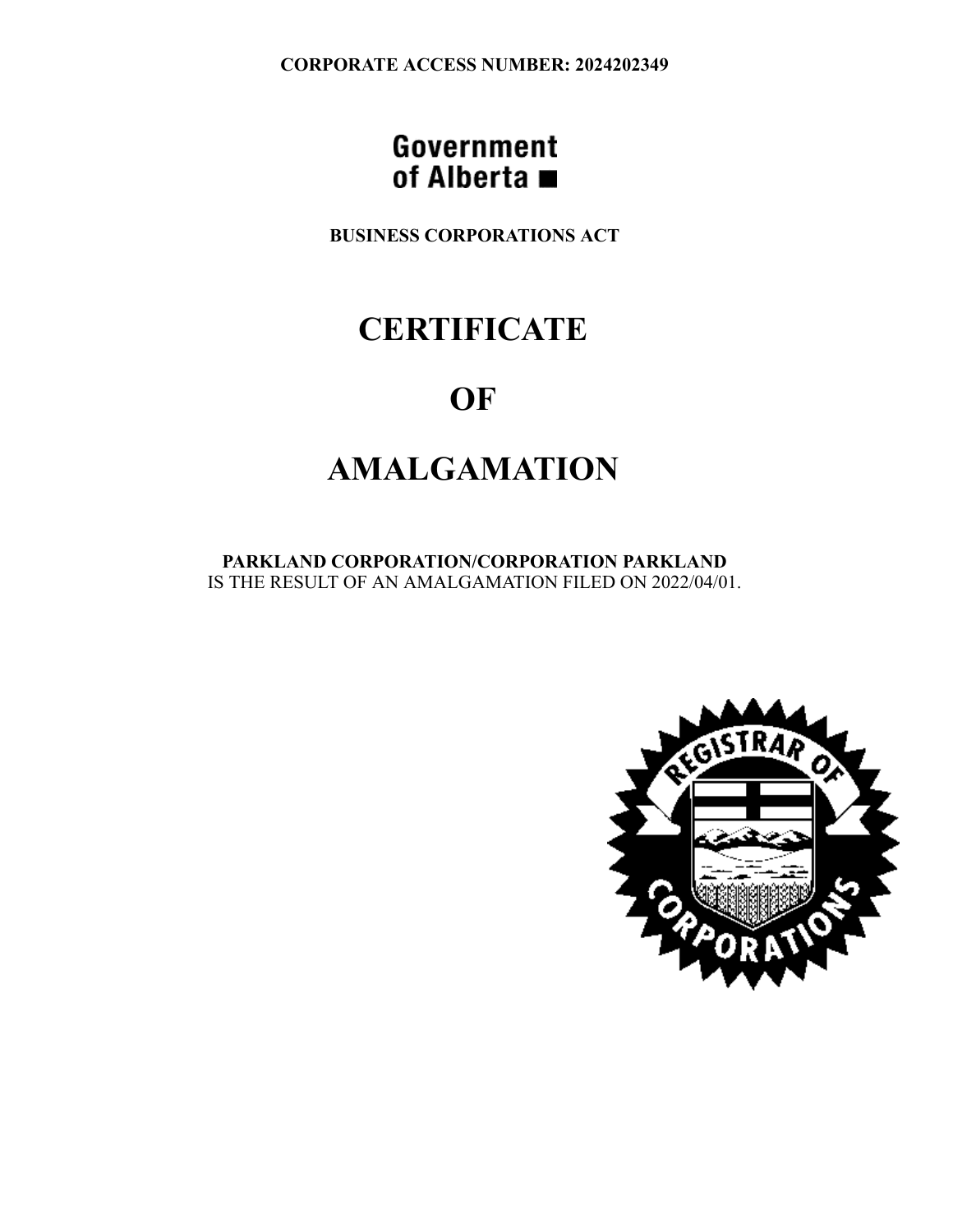#### **Articles of Amalgamation For PARKLAND CORPORATION/CORPORATION PARKLAND**

| <b>Share Structure:</b>                        | SEE SCHEDULE OF AUTHORIZED SHARES AND SCHEDULE OF SERIES<br><b>PROVISIONS</b> |
|------------------------------------------------|-------------------------------------------------------------------------------|
| <b>Share Transfers</b><br><b>Restrictions:</b> | <b>NONE</b>                                                                   |
| <b>Number of Directors:</b>                    |                                                                               |
| <b>Min Number of</b><br><b>Directors:</b>      |                                                                               |
| <b>Max Number of</b><br>Directors:             | 15                                                                            |
| <b>Business Restricted To:</b>                 | <b>NONE</b>                                                                   |
| <b>Business Restricted</b><br>From:            | <b>NONE</b>                                                                   |
| <b>Other Provisions:</b>                       | SEE SCHEDULE RE OTHER PROVISIONS                                              |
|                                                |                                                                               |

**Registration Authorized By:** CHRISTY ELLIOTT OFFICER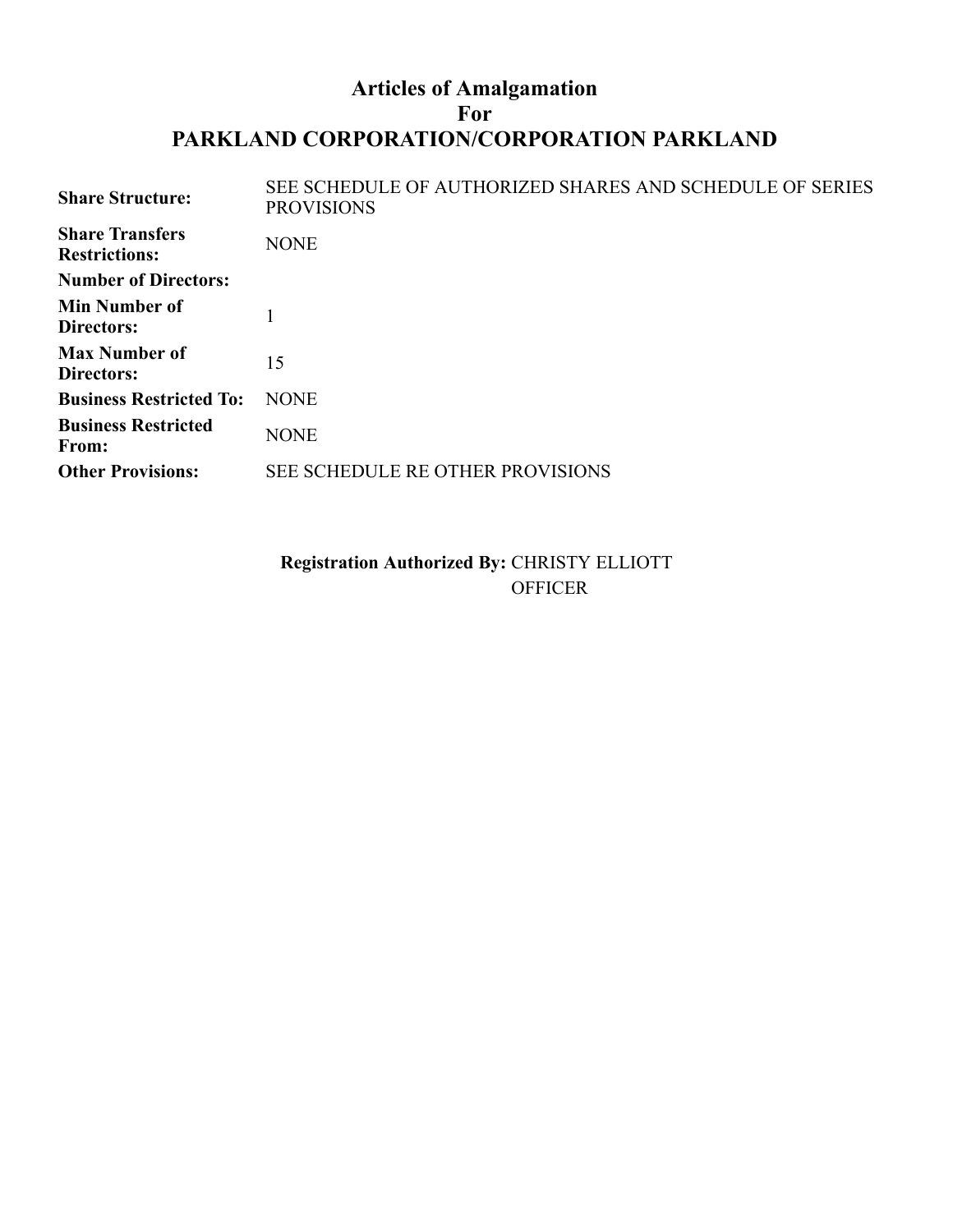The Corporation is authorized to issue:

- (a)One class of shares, to be designated as "Common Shares" in an unlimited number; and
- (b)One class of shares, to be designated as "Preferred Shares", issuable in series, in an unlimited number;

such shares having attached thereto the following rights, privileges, restrictions and conditions:

A. Common Shares

The Common Shares shall have attached thereto the following rights, privileges, restrictions and conditions:

- (i) the right to one vote at all meetings of shareholders of the Corporation, except meetings at which only holders of a specified class of shares are entitled to vote;
- (ii) subject to the prior rights and privileges attaching to any other class of shares of the Corporation, the right to receive any dividend declared by the Corporation; and
- (iii)subject to the prior rights and privileges attaching to any other class of shares of the Corporation, the right to receive the remaining property and assets of the Corporation upon dissolution.
- B. Preferred Shares

The Preferred Shares shall have attached thereto the following rights, privileges, restrictions and conditions:

- (i) the Preferred Shares may at any time and from time to time be issued in one or more series, each series to consist of such number of shares as may, before the issue thereof, be determined by resolution of the directors of the Corporation; and
- (ii) subject to the provisions of the Business Corporations Act (Alberta), the directors of the Corporation may by resolution fix from time to time before the issue thereof the designation, rights, privileges, restrictions and conditions attaching to each series of the Preferred Shares.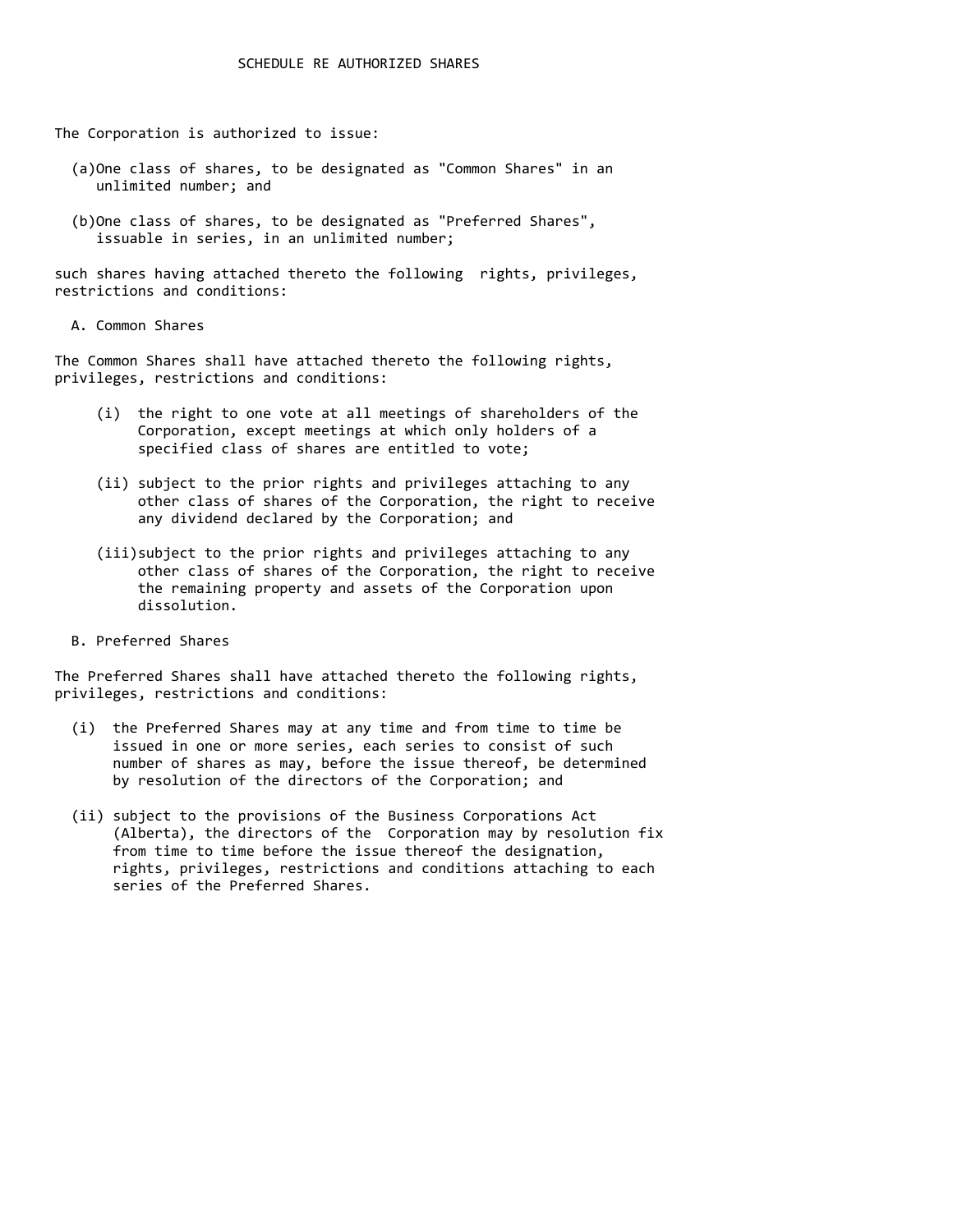Series 1 Preferred Shares

The rights, privileges, restrictions and conditions attaching to the Series 1 Preferred Shares (the "Special Shares") in the capital of Parkland Corporation (the "Corporation") are as follows:

- (a)Dividends: The holders of the Special Shares will be entitled to receive non-cumulative cash dividends, if, as and when declared by the directors of the Corporation, in such amounts and payable in such manner and at such times as the directors of the Corporation may from time to time determine. The directors may, in their sole discretion, declare dividends on the Special Shares to the exclusion of any other class of shares of the Corporation.
- (b) Liquidation, Dissolution or Winding Up: In the event of the liquidation, dissolution or winding up of the Corporation or other distribution of assets of the Corporation among its shareholders for the purpose of winding up its affairs, holders of the Special Shares will be entitled to receive, before any amount shall be paid by the Corporation or any assets of the Corporation shall be distributed to holders of common shares of the Corporation or holders of any other shares of any other class of the Corporation, an amount equal to the Redemption Amount (as hereinafter defined) in respect of each Special Share held by them, respectively, to the extent of the amount or value of the assets of the Corporation available under applicable law for payment to holders of shares of the Corporation upon liquidation, dissolution or winding up of the Corporation. After payment to the holders of the Special Shares of the amount provided above in this paragraph (b), such holders will not be entitled to share in any further distribution of assets of the Corporation among its shareholders for the purpose of winding up its affairs.
- (c) Redemption by Corporation: The Corporation may redeem at any time the whole, or from time to time any part, of the then outstanding Special Shares from the holders thereof on payment (which may, at the discretion of the Corporation, be made through the issuance of a promissory note or promissory notes) of: (i) an amount for each Special Share to be redeemed equal to the amount specified by the directors (in a resolution duly passed at the time of the issuance of such Special Share) as the amount for which such Special Share may be redeemed, purchased or otherwise acquired by the Corporation, such amount to be expressed as a dollar amount (and not determined by a formula) equal to the aggregate fair market value of the consideration received by the Corporation on the issuance of Special Shares (which may consist of or include property other than cash) divided by the number of Special Shares so issued; and (ii) all declared and unpaid dividends on such Special Share. The amount contemplated by paragraphs (i) and (ii) above in this paragraph (c) is referred to herein as the ''Redemption Amount''.
- (d) Retraction by Holder: Subject to applicable law, a holder of Special Shares will be entitled to require the Corporation to redeem, at any time, all or any of the Special Shares held by such holder, by tendering to the Corporation at its registered office a share certificate or certificates representing the Special Shares that the holder wishes to have the Corporation redeem together with a written request specifying the number of Special Shares to be redeemed and the business day (herein referred to as the "Retraction Date'') on which the holder wishes to have the Corporation redeem the Special Shares.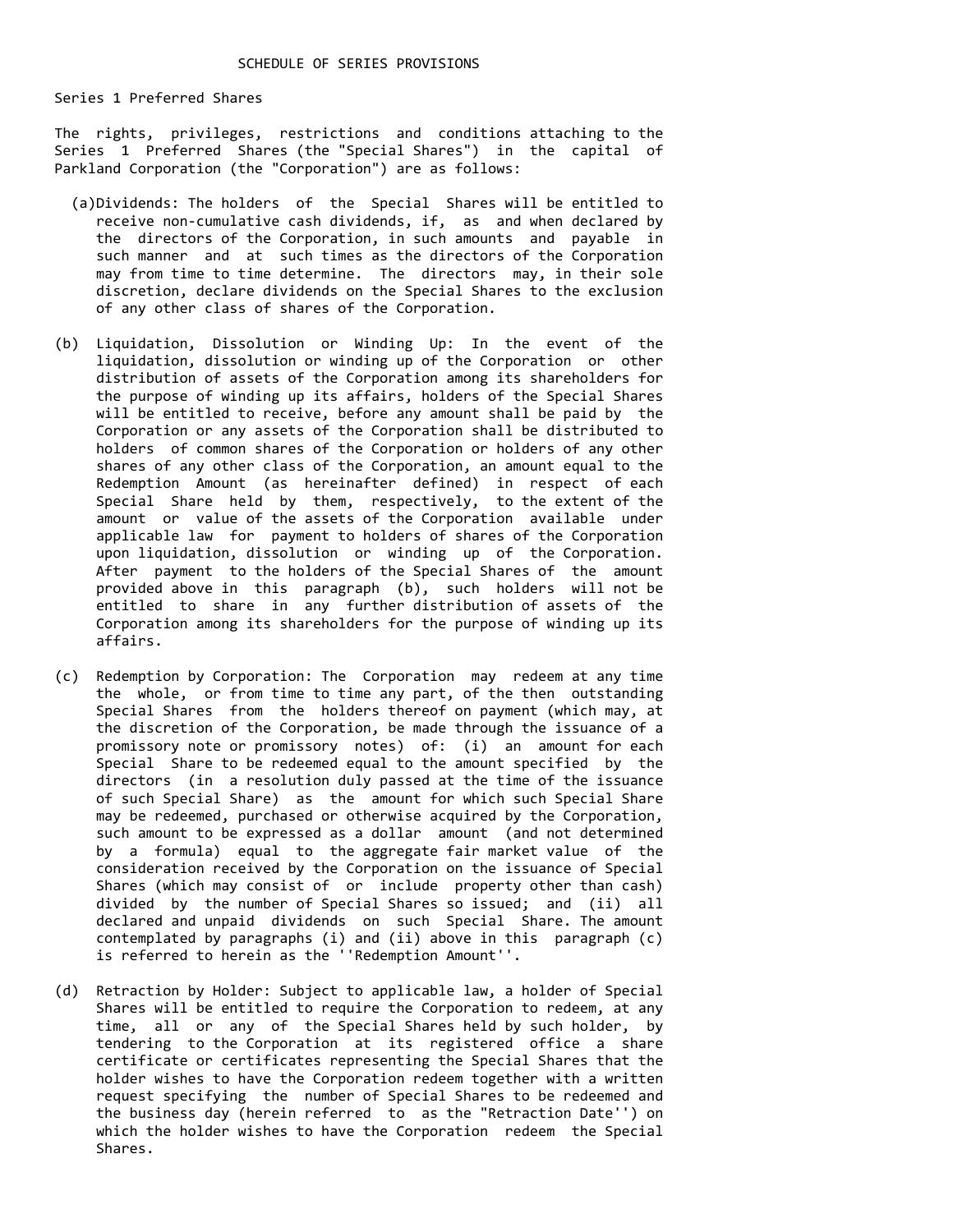Following receipt of such share certificate or certificates and written request, the Corporation will, on the Retraction Date (or as soon as practicable thereafter), redeem such Special Shares by paying to the holder the Redemption Amount for each Special Share so redeemed.

- (e) Cancellation: Any Special Shares that are redeemed by the Corporation as aforesaid will for all purposes be considered to have been redeemed on, and will be cancelled concurrently with, the payment of the Redemption Amount by the Corporation to or for the benefit of the holder thereof.
- (f) No Dilution: For so long as any Special Shares are outstanding, the Corporation will not:
	- (i) declare or pay any dividend on the shares of any other class of the Corporation; or
	- (ii) redeem, purchase for cancellation or otherwise acquire any shares of any other class of the Corporation, if, in the opinion of the directors of the Corporation, the payment of such dividend or the consideration payable in connection with such redemption, purchase or other acquisition, as the case may be, would reduce the net realizable value of the assets of the Corporation (after taking into account all the liabilities of the Corporation) to an amount that is less than the product of the Redemption Amount of each Special Share multiplied by the number of Special Shares outstanding immediately before the time of payment of such dividend or consideration, as the case may be.
- (g) Voting Rights: Subject to applicable law, holders of the Special Shares shall be entitled to receive notice of, and to attend, all meetings of shareholders, except meetings at which only the holders of a specified class or series of shares of the Corporation are entitled to vote, and shall be entitled to that number of votes (taking into account the votes attributable to any other shares held by the holder of the Special Shares), in the aggregate, that would enable the holder of the Special Shares to exercise de jure control of the Corporation at any time that the Special Shares are outstanding, being fifty percent (50%) plus one (1) of all votes attributable to all shares of the Corporation which are outstanding at the particular time.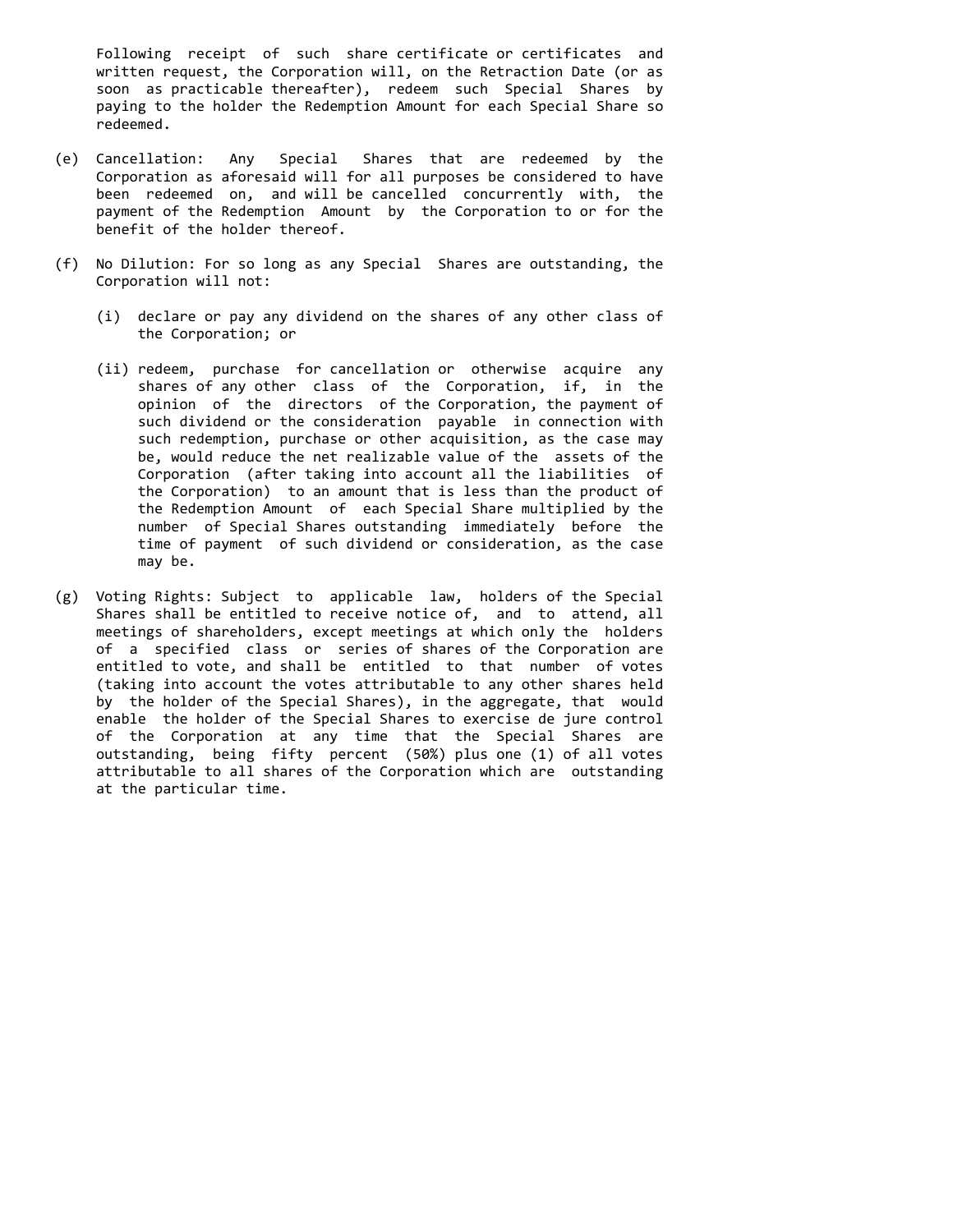- 1. The directors may, between annual general meetings, appoint one or more additional directors of the Corporation to serve until the next annual general meeting, but the number of additional directors shall not at any time exceed 1/3 of the number of directors who held office at the expiration of the last annual meeting of the Corporation.
- 2. Meetings of the shareholders may be held at any place within Canada, the United States of America or in any other place selected by the directors of the Corporation in accordance with applicable corporate legislation.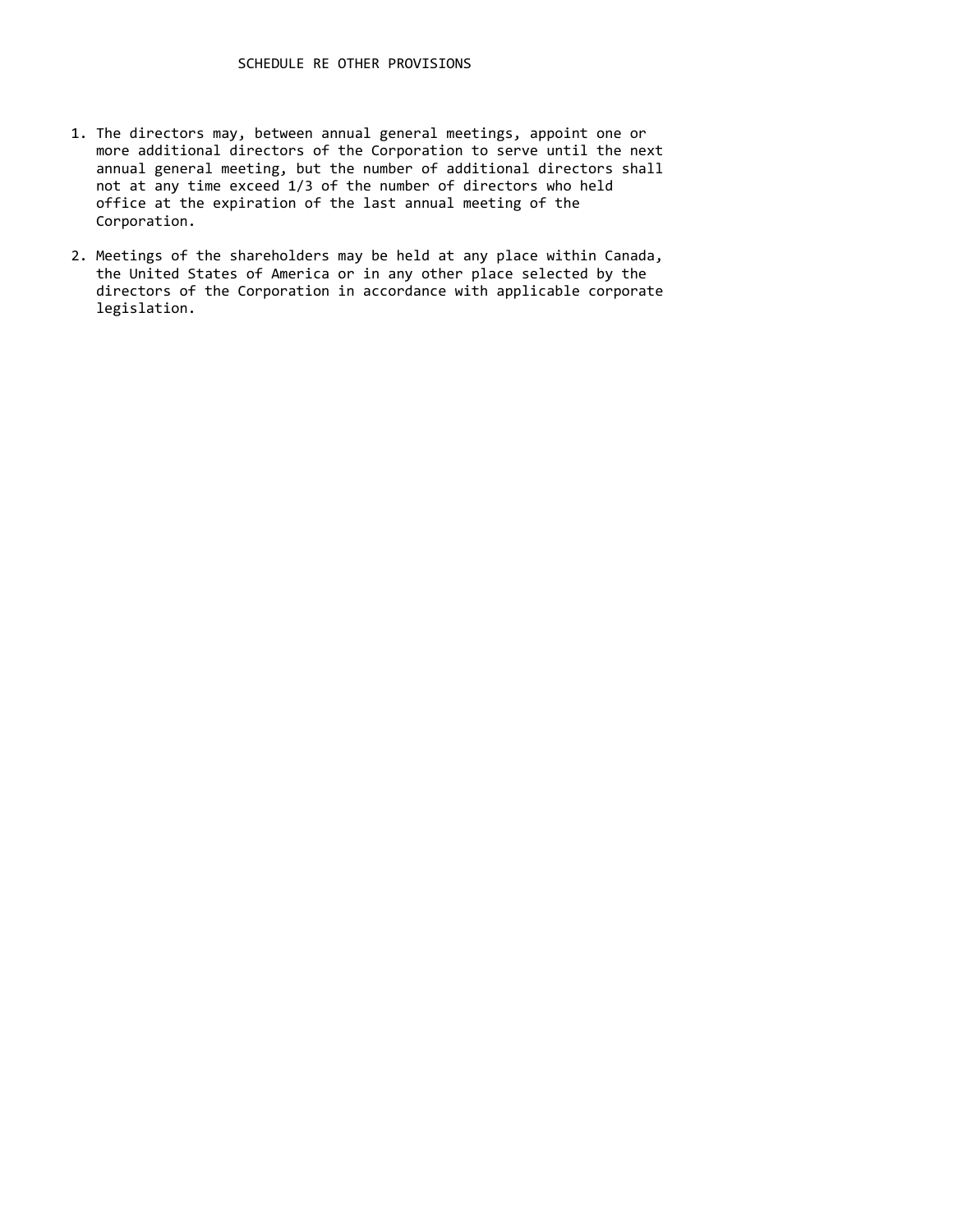## **Amalgamate Alberta Corporation - Registration Statement**

### **Alberta Registration Date: 2022/04/01**

### **Corporate Access Number: 2024202349**

## **Business Number:**

| <b>Service Request Number:</b>               | 37337031                                                                      |
|----------------------------------------------|-------------------------------------------------------------------------------|
| <b>Alberta Corporation Type:</b>             | Named Alberta Corporation                                                     |
| <b>Legal Entity Name:</b>                    | PARKLAND CORPORATION/CORPORATION PARKLAND                                     |
| <b>Business Number:</b>                      |                                                                               |
| <b>French Equivalent Name:</b>               |                                                                               |
| <b>Nuans Number:</b>                         | 121556846                                                                     |
| <b>Nuans Date:</b>                           | 2022/03/31                                                                    |
| <b>French Nuans Number:</b>                  | 121556849                                                                     |
| <b>French Nuans Date:</b>                    | 2022/03/31                                                                    |
| <b>REGISTERED ADDRESS</b>                    |                                                                               |
| <b>Street:</b>                               | 1800-240 4 AVE SW                                                             |
| <b>Legal Description:</b>                    |                                                                               |
| City:                                        | <b>CALGARY</b>                                                                |
| <b>Province:</b>                             | <b>ALBERTA</b>                                                                |
| <b>Postal Code:</b>                          | <b>T2P4H4</b>                                                                 |
| <b>RECORDS ADDRESS</b>                       |                                                                               |
| <b>Street:</b>                               | 1800-240 4 AVE SW                                                             |
| <b>Legal Description:</b>                    |                                                                               |
| City:                                        | <b>CALGARY</b>                                                                |
| <b>Province:</b>                             | <b>ALBERTA</b>                                                                |
| <b>Postal Code:</b>                          | <b>T2P4H4</b>                                                                 |
| <b>ADDRESS FOR SERVICE</b><br><b>BY MAIL</b> |                                                                               |
| <b>Post Office Box:</b>                      |                                                                               |
| City:                                        |                                                                               |
| <b>Province:</b>                             |                                                                               |
| <b>Postal Code:</b>                          |                                                                               |
| <b>Email Address:</b>                        | LEGAL.LEGAL@PARKLAND.CA                                                       |
| <b>Share Structure:</b>                      | SEE SCHEDULE OF AUTHORIZED SHARES AND SCHEDULE OF<br><b>SERIES PROVISIONS</b> |
| <b>Share Transfers Restrictions:</b>         | <b>NONE</b>                                                                   |
| <b>Number of Directors:</b>                  |                                                                               |
| <b>Min Number Of Directors:</b>              | 1                                                                             |
| <b>Max Number Of Directors:</b>              | 15                                                                            |
| <b>Business Restricted To:</b>               | <b>NONE</b>                                                                   |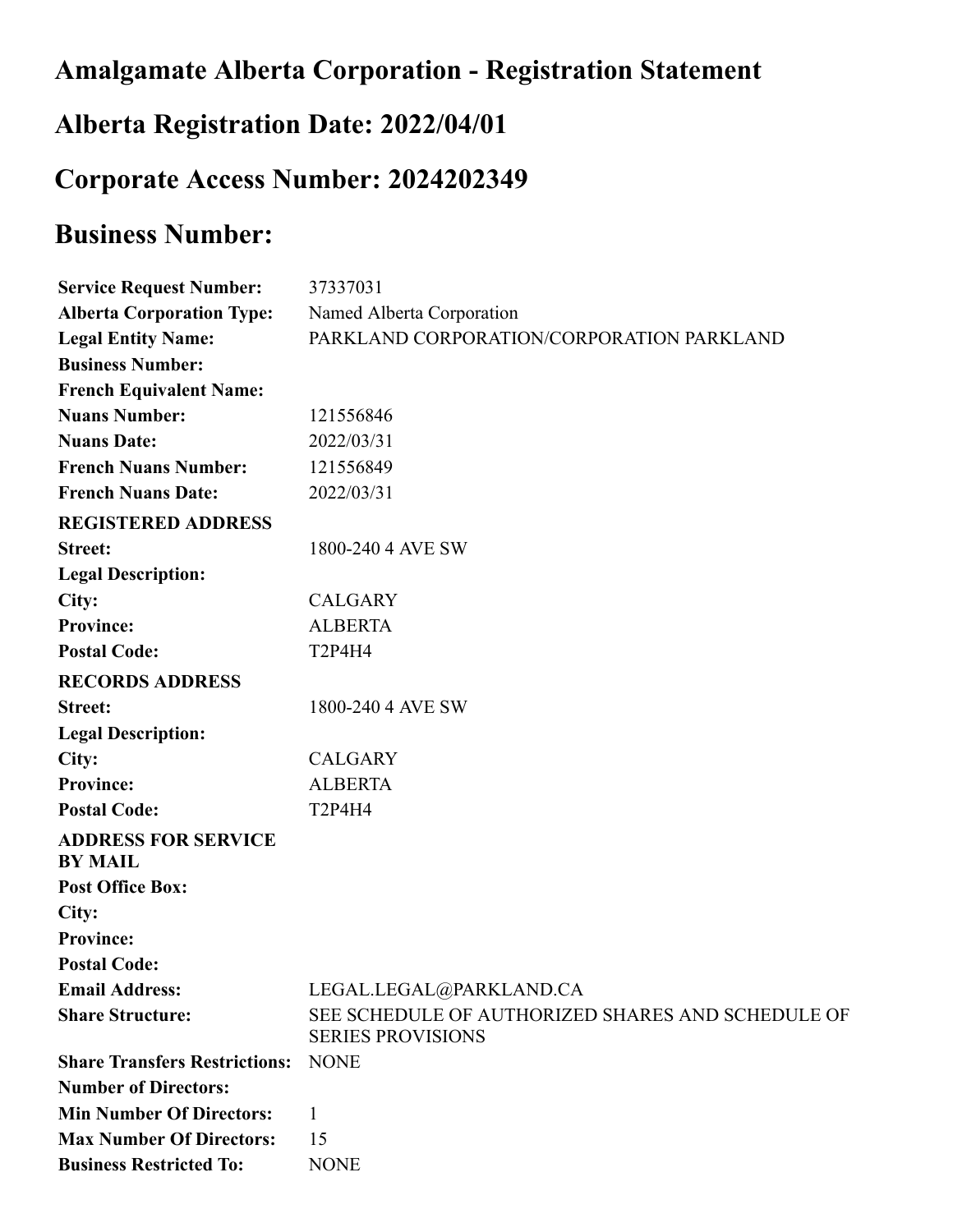| <b>Business Restricted From:</b><br><b>Other Provisions:</b> | <b>NONE</b><br>SEE SCHEDULE RE OTHER PROVISIONS |
|--------------------------------------------------------------|-------------------------------------------------|
| <b>Professional Endorsement</b><br><b>Provided:</b>          |                                                 |
| <b>Future Dating Required:</b>                               |                                                 |
| <b>Registration Date:</b>                                    | 2022/04/01                                      |

**Agent for Service**

| <b>Agent for Service Type: Primary</b> |
|----------------------------------------|
| <b>REMTULLA</b>                        |
| <b>TARIQ</b>                           |
|                                        |
|                                        |
| 1800-240 4 AVE SW                      |
| <b>CALGARY</b>                         |
| <b>ALBERTA</b>                         |
| T2P4H4                                 |
| TARIQ.REMTULLA@PARKLAND.CA             |
|                                        |

#### **Director**

| <b>Last Name:</b>         | <b>BECHTOLD</b>                      |
|---------------------------|--------------------------------------|
| <b>First Name:</b>        | <b>JOHN</b>                          |
| <b>Middle Name:</b>       | F.                                   |
|                           | Street/Box Number: 1800-240 4 AVE SW |
| City:                     | <b>CALGARY</b>                       |
| <b>Province:</b>          | <b>ALBERTA</b>                       |
| <b>Postal Code:</b>       | <b>T2P4H4</b>                        |
| Country:                  |                                      |
| <b>Named On Stat Dec:</b> |                                      |
| <b>Last Name:</b>         | <b>COLNETT</b>                       |
| <b>First Name:</b>        | <b>LISA</b>                          |
| <b>Middle Name:</b>       |                                      |
|                           | Street/Box Number: 1800-240 4 AVE SW |
| City:                     | <b>CALGARY</b>                       |
| <b>Province:</b>          | <b>ALBERTA</b>                       |
| <b>Postal Code:</b>       | T2P4H4                               |
| Country:                  |                                      |
| <b>Named On Stat Dec:</b> |                                      |
|                           |                                      |

Last Name: ESPEY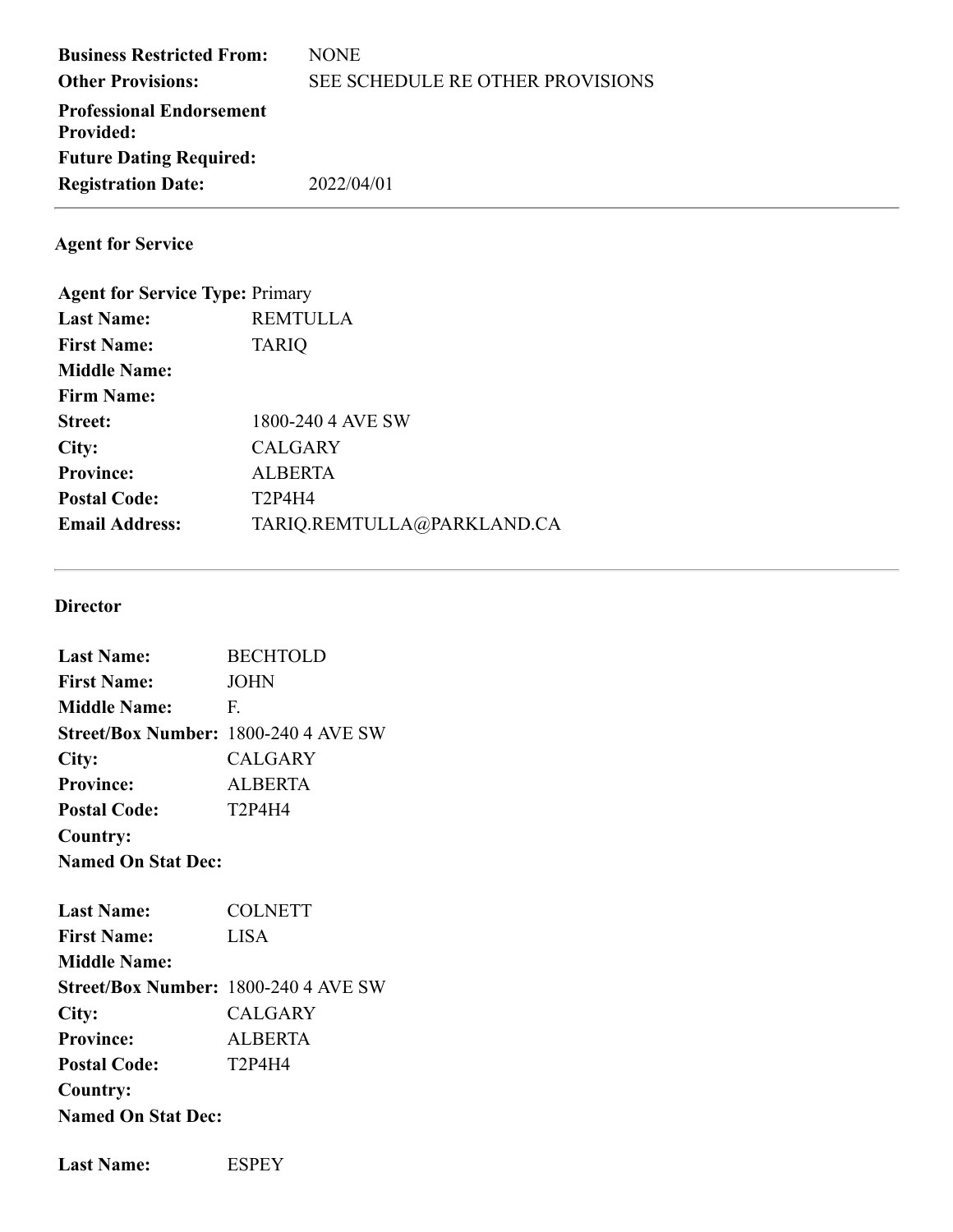**First Name:** ROBERT **Middle Name:** B. **Street/Box Number:** 1800-240 4 AVE SW **City:** CALGARY **Province:** ALBERTA **Postal Code:** T2P4H4 **Country: Named On Stat Dec:** Y

| <b>Last Name:</b>         | <b>HOGARTH</b>                                        |
|---------------------------|-------------------------------------------------------|
| <b>First Name:</b>        | TIMOTHY                                               |
| <b>Middle Name:</b>       |                                                       |
|                           | <b>Street/Box Number: 700-1122 INTERNATIONAL BLVD</b> |
| City:                     | <b>BURLINGTON</b>                                     |
| <b>Province:</b>          | ONTARIO                                               |
| <b>Postal Code:</b>       | L7L6Z8                                                |
| Country:                  |                                                       |
| <b>Named On Stat Dec:</b> |                                                       |

| <b>Last Name:</b>         | <b>HOOKWAY</b>                              |
|---------------------------|---------------------------------------------|
| <b>First Name:</b>        | <b>RICHARD</b>                              |
| <b>Middle Name:</b>       |                                             |
|                           | <b>Street/Box Number: 1800-240 4 AVE SW</b> |
| City:                     | CALGARY                                     |
| <b>Province:</b>          | <b>ALBERTA</b>                              |
| <b>Postal Code:</b>       | T2P4H4                                      |
| Country:                  |                                             |
| <b>Named On Stat Dec:</b> |                                             |

| <b>Last Name:</b>                           | <b>JOHN</b>    |
|---------------------------------------------|----------------|
| <b>First Name:</b>                          | ANGELA         |
| <b>Middle Name:</b>                         |                |
| <b>Street/Box Number: 1800-240 4 AVE SW</b> |                |
| City:                                       | <b>CALGARY</b> |
| <b>Province:</b>                            | <b>ALBERTA</b> |
| <b>Postal Code:</b>                         | T2P4H4         |
| Country:                                    |                |
| <b>Named On Stat Dec:</b>                   |                |

| <b>Last Name:</b>                           | <b>PANTELIDIS</b> |
|---------------------------------------------|-------------------|
| <b>First Name:</b>                          | <b>JAMES</b>      |
| <b>Middle Name:</b>                         |                   |
| <b>Street/Box Number: 1800-240 4 AVE SW</b> |                   |
| City:                                       | <b>CALGARY</b>    |
| <b>Province:</b>                            | ALBERTA           |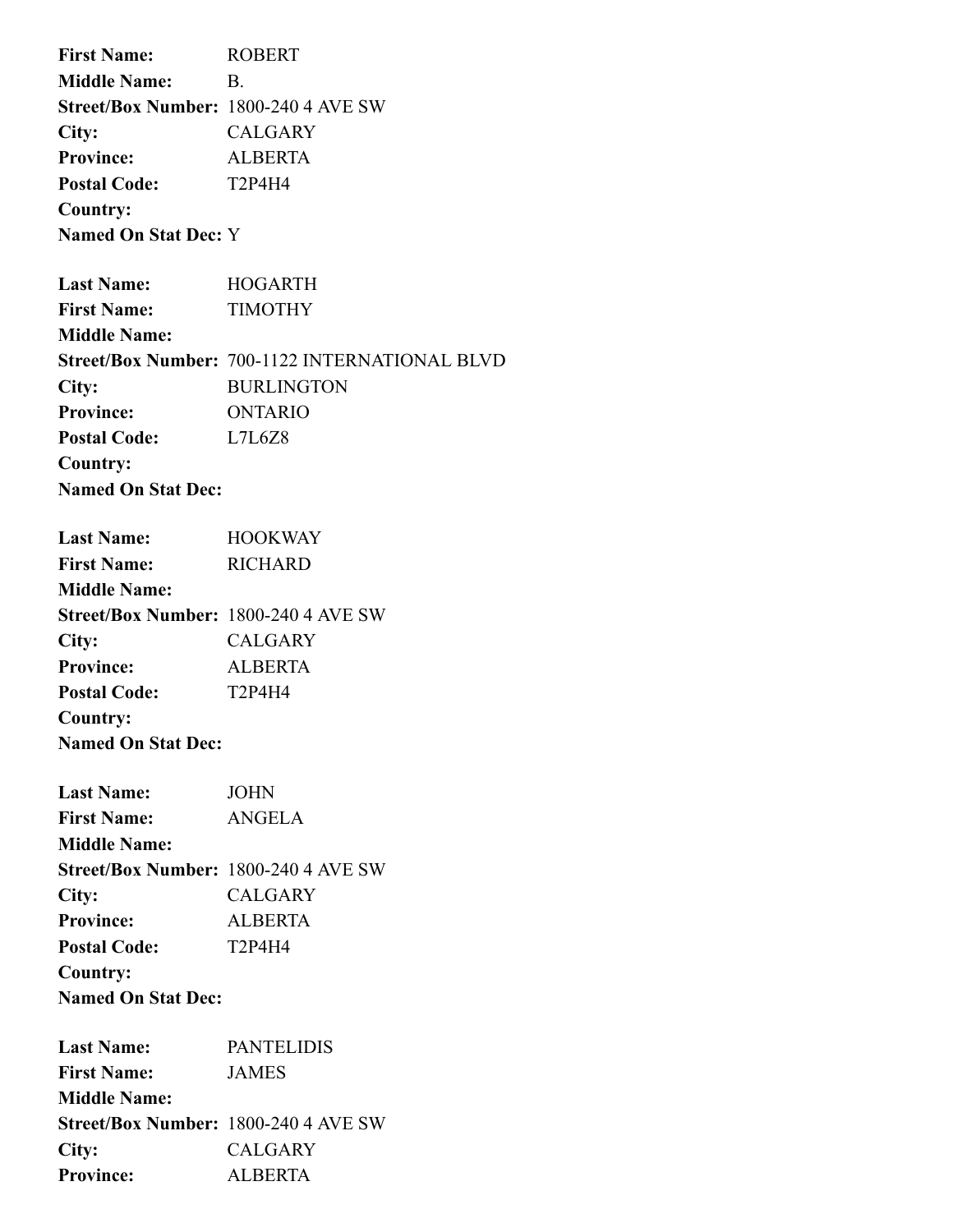**Postal Code:** T2P4H4 **Country: Named On Stat Dec: Last Name:** PILLA **First Name:** DOMENIC **Middle Name: Street/Box Number:** 1800-240 4 AVE SW **City:** CALGARY **Province:** ALBERTA **Postal Code:** T2P4H4 **Country: Named On Stat Dec: Last Name:** RICHARDSON **First Name:** STEVEN **Middle Name:** P. **Street/Box Number:** 1800-240 4 AVE SW **City:** CALGARY **Province:** ALBERTA **Postal Code:** T2P4H4 **Country: Named On Stat Dec: Last Name:** SPENCER **First Name:** DAVID **Middle Name:** A. **Street/Box Number:** 1800-240 4 AVE SW **City:** CALGARY **Province:** ALBERTA **Postal Code:** T2P4H4 **Country: Named On Stat Dec:**

| <b>Last Name:</b>                           | <b>STEIN</b>   |
|---------------------------------------------|----------------|
| <b>First Name:</b>                          | <b>DEBORAH</b> |
| <b>Middle Name:</b>                         |                |
| <b>Street/Box Number: 1800-240 4 AVE SW</b> |                |
| City:                                       | <b>CALGARY</b> |
| <b>Province:</b>                            | <b>ALBERTA</b> |
| <b>Postal Code:</b>                         | T2P4H4         |
| Country:                                    |                |
| <b>Named On Stat Dec:</b>                   |                |